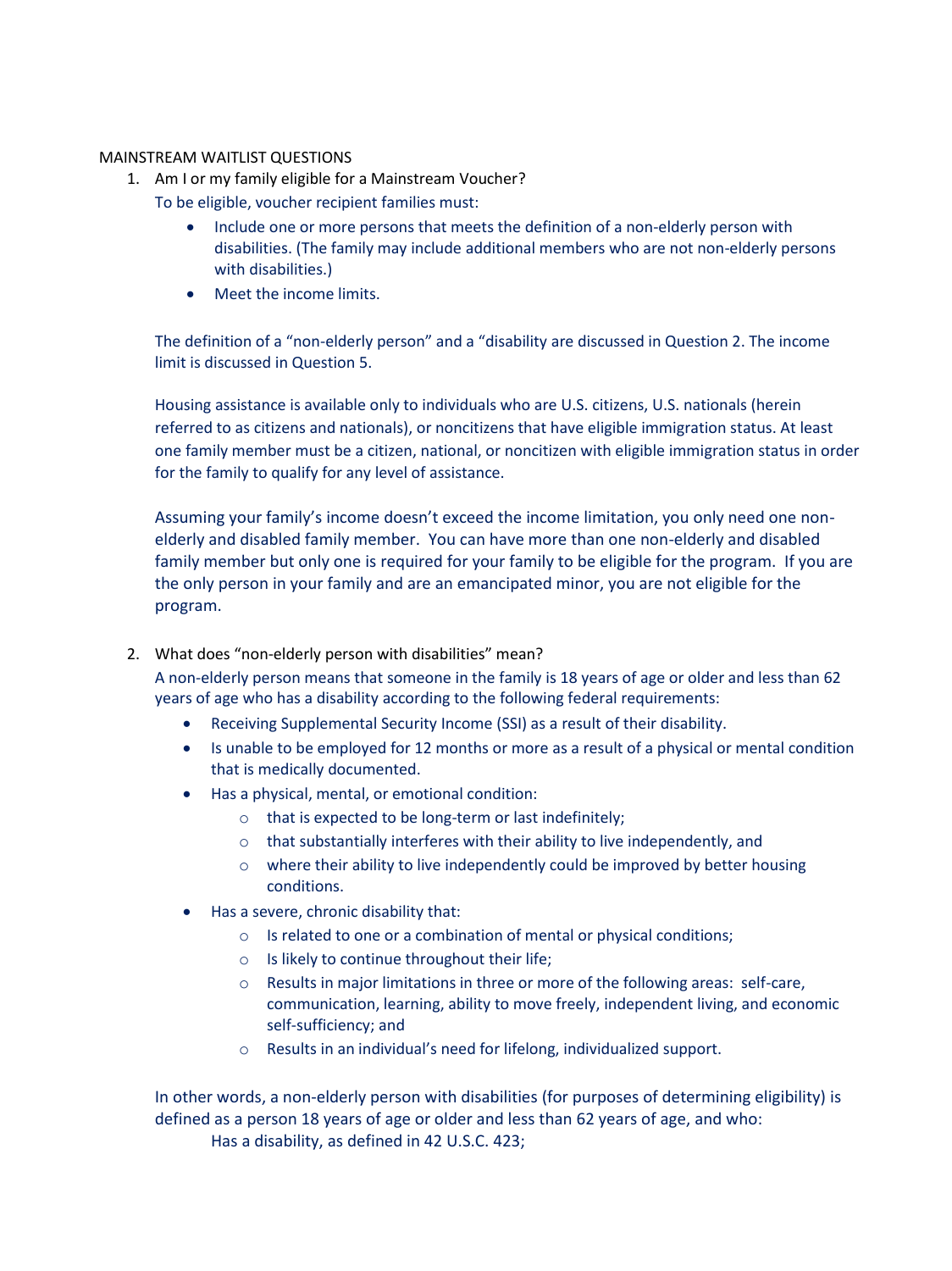Is determined, pursuant to HUD regulations, to have a physical, mental, or emotional impairment that: Is expected to be of long-continued and indefinite duration; Substantially impedes his or her ability to live independently, and Is of such a nature that the ability to live independently could be improved by more suitable housing conditions; or Has a developmental disability as defined in 42 U.S.C. 6001.

3. If the eligible family member is going to turn 62 soon, would the family still be eligible for the voucher?

The qualifying family member of the household (which may be yourself) must be age 18 to 61 at the time your household is formally admitted into the Mainstream voucher program. If the qualifying family member turns 62 after being admitted to the program, the family will remain eligible for the Mainstream voucher program as long as the family continues to comply with program requirements. "Admission to the program" means that all of the following must occur before the qualifying family member turns 62: you have been placed on the waitlist from the lottery, pulled off of the waitlist, located a housing unit, completed a Request for Lease Approval, EDEN has approved the rent amount, you have signed a lease, and EDEN has signed a Housing Assistance Payment (HAP) contract with your landlord.

HAP is the subsidy, or the amount that EDEN will pay the landlord towards rent each month. If you are pulled from the lottery, your position on the waitlist will indicate how long it may take to be formally admitted to the program once your application for Mainstream assistance has been submitted. If the qualifying family member turns 62 at any point in this process prior to formal program admission, and there is no other qualifying family member in your household, you will be unable to receive subsidy through the Mainstream voucher program.

4. What happens if the qualifying family member for the Mainstream Voucher Program leaves the household?

If the qualifying member leaves the household prior to the household being formally admitted to the program, and there is no other qualifying member of the household, the family will no longer be eligible. If the qualifying member leaves the household after being formally admitted to the Mainstream Voucher Program, the household may continue to be subsidized.

5. What are the household income limits for this program?

The income limits are set by HUD and based on household size in the area. The Mainstream Voucher Program is meant to serve families who are low-income (at or below 80% of the area median income of the area), though preferences are for households with extremely low and very low incomes. HUD user has additional information about income limits: [https://www.huduser.gov/portal/datasets/il/il2019/select\\_Geography.odn](https://www.huduser.gov/portal/datasets/il/il2019/select_Geography.odn)

General information about the Housing Choice Voucher Program is available here: [https://www.hud.gov/program\\_offices/public\\_indian\\_housing/programs/hcv/about/fact\\_sheet](https://www.hud.gov/program_offices/public_indian_housing/programs/hcv/about/fact_sheet)

6. Will this be a lottery wherein people will be assigned a number, and only numbers drawn will go on the list? Or, will people be added as their applications are received?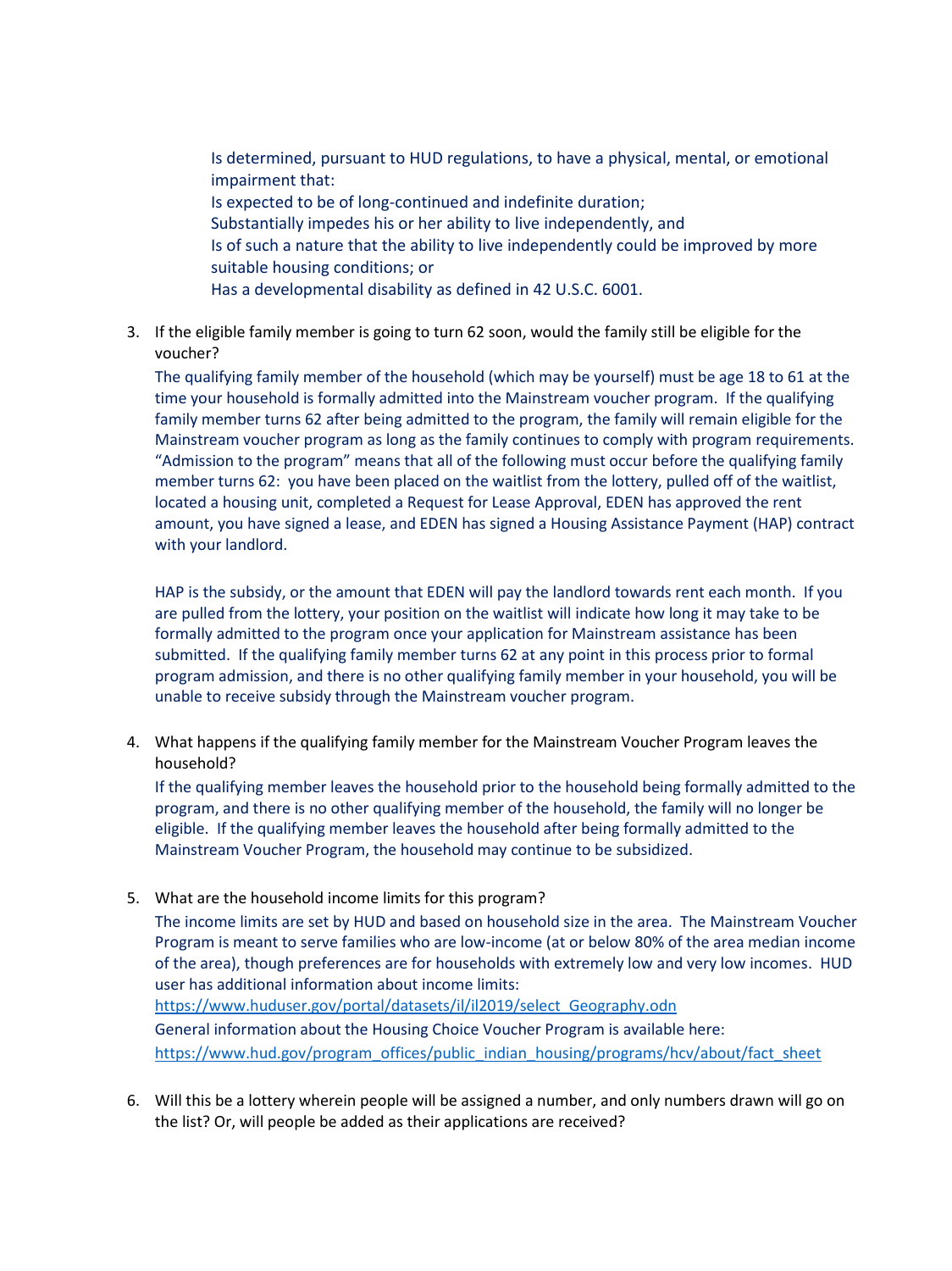Everyone who submits an application during the wait-list opening period will be eligible for the lottery to get on the waitlist. Applications can be submitted at any time during the three-day opening period, and all applications have an equal chance at getting pulled in the lottery, regardless of when the application was submitted. The lottery will be pulled after the waitlist opening period is closed.

7. Do I have to go to EDEN to apply?

No, you do not need to come to EDEN to apply. The application is an online form, and can be filled out on any computer, phone, tablet, etc. that has access to the internet. If you need help or other assistance, EDEN will have limited computers available to use during the wait list opening period, during regular business hours.

If you need assistance or want to request an accommodation, please contact EDEN at (216) 462-0856 or via the website at https://www.edeninc.org/contact/ and we will respond. Please leave a voice mail message with your name and best way to reach you (phone number or email address) so we can respond to you promptly.

8. Do I need to turn in any paperwork?

To apply to be part of the lottery for the Mainstream waitlist, you do not need to provide anything. Just fill out and submit the application available online at EDEN's website during the waitlist opening between 12:01 AM Monday, December 9 and 11:59 PM Wednesday, December 11, 2019. If you are selected for the waitlist via the lottery, you will be contacted by EDEN and will need to provide paperwork and additional information at that time.

- 9. How will I know if I am selected for the waitlist? How will I know whether I am a lottery winner? It your application is selected to be on the waitlist through the lottery process, you will receive a letter from EDEN. The lottery will take place in December 2019. Additionally, you can go to EDEN's website after the lottery is complete and access this information using your unique code that you established when you applied.
- 10. I need help filling out the application- what can I do?

Please contact your case manager, if you have one, or other support services if you would like help filling out the application. Anyone with whom you feel comfortable may help you. Computers are available at local libraries.

You also are welcome to contact EDEN at (216) 462-0856 or contact us via the website at https://www.edeninc.org/contact/ and we will respond. Please leave a voice mail message with your name and best way to reach you (phone number or email address) so we can respond to you promptly. We can set up a time you can come to EDEN during the wait list opening period and fill out the form.

If you would like to request an accommodation, please contact us by phone, e-mail, or stop by during regular business hours (7812 Madison Ave Cleveland 8:30am-4:45pm). Depending on your needs, we will find a way to help you fill out the application within the open period. TDD/TTY 1-800-545-1833 ext. 873

11. How many Mainstream vouchers does EDEN have?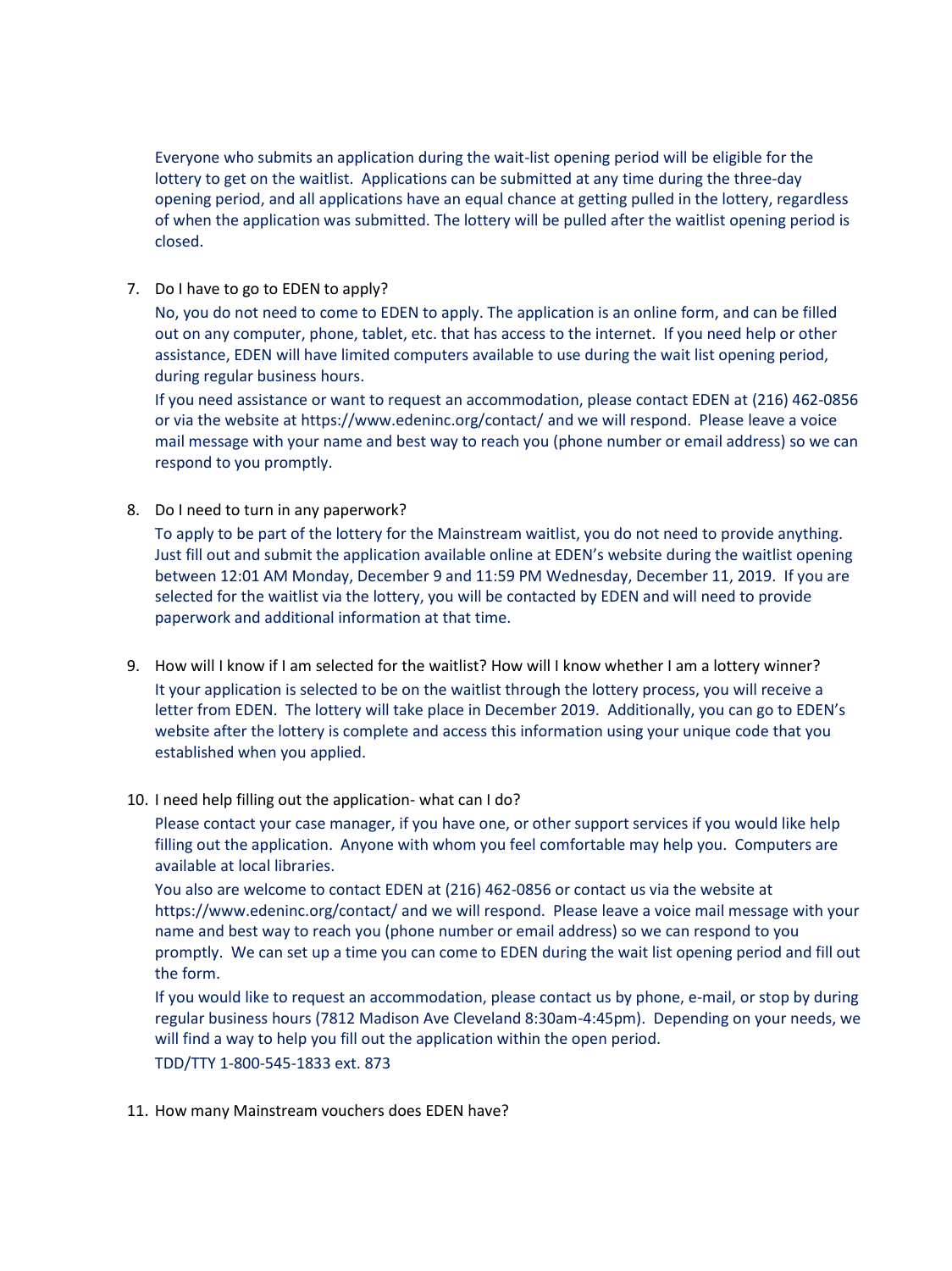EDEN currently administers 175 Mainstream Housing Choice Vouchers, some of which will be available as households exit the program (turnover). Additionally, EDEN was awarded recently 150 new Mainstream Housing Choice Vouchers and will be filling all of those vouchers through this wait list opening process.

12. How do I get on the waitlist?

You get on the Mainstream waitlist by:

 Filling out an application online when the waitlist is open at some time between 12:01am on Monday, December 9 and 11:59pm on Wednesday, December 11.

AND

 Your application is randomly selected during the lottery, which will occur soon after the waitlist closes.

Not everyone who fills out an application during the waitlist opening will be randomly selected for the waitlist, but every application submitted has an equal chance of being selected for the waitlist.

13. When does the lottery open and close?

The waitlist is open 12:01 AM Monday, December 9. It will close at 11:59 PM Wednesday, December 11, 2019

14. Is there any advantage of applying for the lottery soon after it opens?

This will be a random lottery so all application submissions have an equal chance of being selected for the waitlist, no matter when it was submitted during the opening. This is NOT a first come-first served process.

- 15. How are lottery winners selected? A random number generator will be used to select which applications will get on the waitlist.
- 16. How many people will be pulled for the waitlist?

The exact number is still being determined. It will be based on the number of new vouchers, turnover vouchers available at the time, likely voucher turnover in the next two years and the voucher success rate.

- 17. If I am pulled as a lottery winner, will my place on the waiting list be according to when I was pulled? Your place on the lottery will depend on any preference points awarded. For applications with the same number of preference points, the order in which your application was selected based on the lottery will determine your position. Please keep in mind that your position may change depending on preference points awarded to you or other applicants; additionally, preference points can be adjusted and wait list position may change if in the eligibility process it is determined that an application was awarded preference points to which they were not eligible.
- 18. If I am a lottery winner, what is the next step?

If you win the lottery and are selected for the wait list, you will receive a letter from EDEN. From that point until you receive information from us that we have a voucher available for you, please keep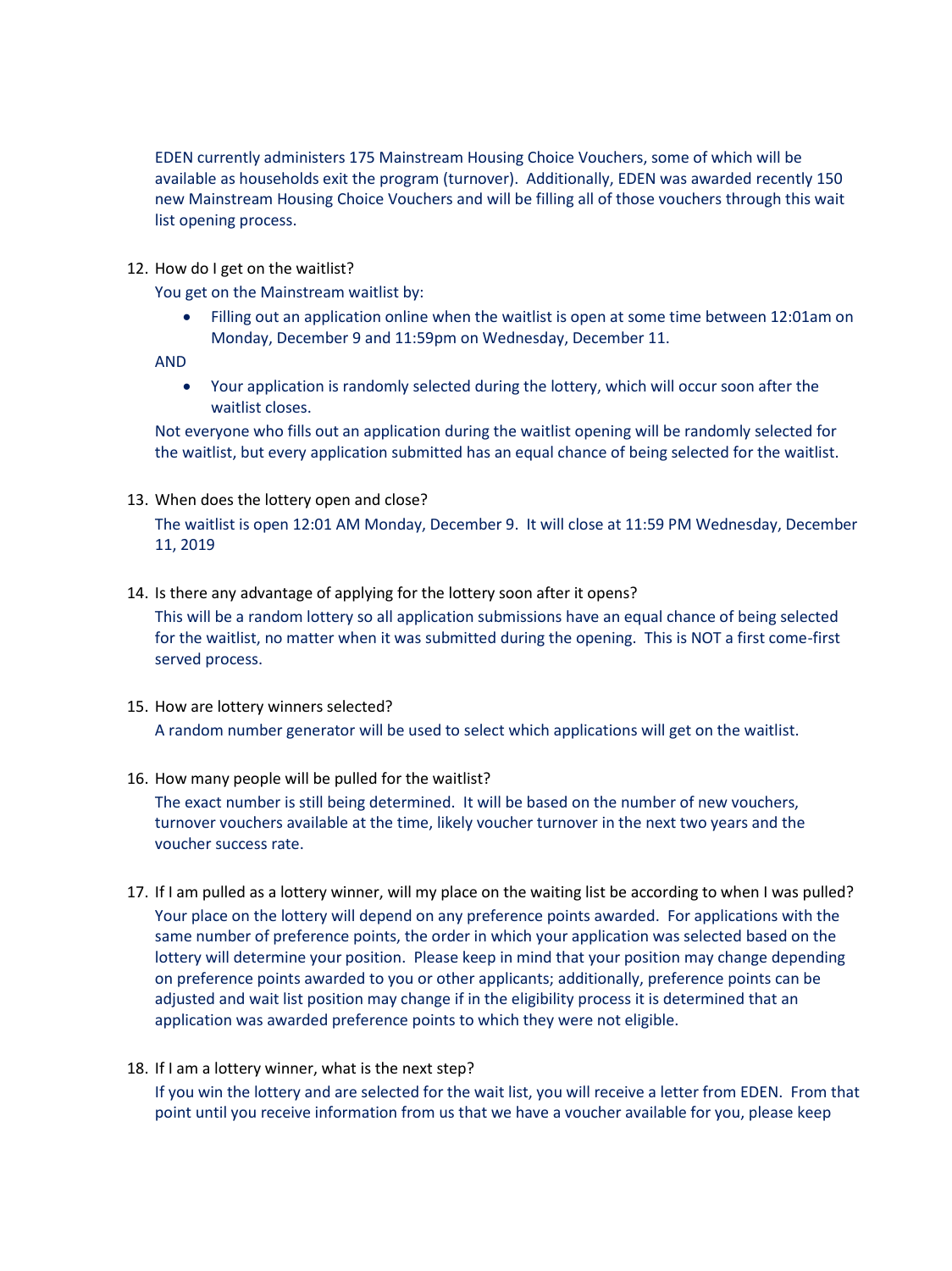EDEN updated with your current information (address, phone number, email address, case manager name, etc.) so we can contact you as soon as we have a voucher available for you.

19. The question I have is not listed here. How can I get it answered?

You are also welcome to contact EDEN at (216) 462-0856 or via the website at https://www.edeninc.org/contact/ and we will respond. Please leave a voice mail message with your name and best way to reach you (phone number or email address) so we can respond to you promptly.

FAQ- questions after 11/22/19

- 20. What could make me ineligible for the Mainstream HCV program?
- We encourage everyone who thinks they might be eligible to apply to get on the waitlist. If you are not sure about your eligibility, please still apply as EDEN will confirm eligibility if after applicants are selected for the waitlist after the lottery.
- EDEN does have an Administrative Plan, available on EDEN's website, which does note a few areas of ineligibility for this program. Some items just prevent a single member of the household from being eligible.
- Because every applicant is reviewed on a case-by-case basis and some details are too complex to provide in a FAQ, please contact us via phone or our website if you would like to ask a specific question. Contact EDEN at (216) 462-0856 or via the website at https://www.edeninc.org/contact/ and we will respond. Please leave a voice mail message with your name and best way to reach you (phone number or email address) so we can respond to you promptly.

Here are statuses that are ineligible to be part of the household:

- a. Any member of the household has been evicted from federally-assisted housing in the last 3 years for drug-related criminal activity
	- i. EDEN will admit an otherwise-eligible family who was evicted from federally-assisted housing within the past 3 years for drug-related criminal activity, if EDEN is able to verify that the household member who engaged in the criminal activity has completed a supervised drug rehabilitation program approved by EDEN, or the person who committed the crime, is no longer living in the household.
- b. EDEN determines that any household member is currently engaged (any use during the previous six months) in the use of illegal drugs.
- c. Any household member has ever been convicted of drug-related criminal activity for the production or manufacture of methamphetamine on the premises of federally assisted housing
- d. Any household member is subject to a lifetime registration requirement under a state sex offender registration program
- e. Any household member is currently engaged in, or has engaged in any of the following criminal activities, within the past three years, the family will be denied assistance.
	- i. Drug related activity (additional detail in admin plan)
	- ii. Violent criminal activity (additional detail in admin plan)